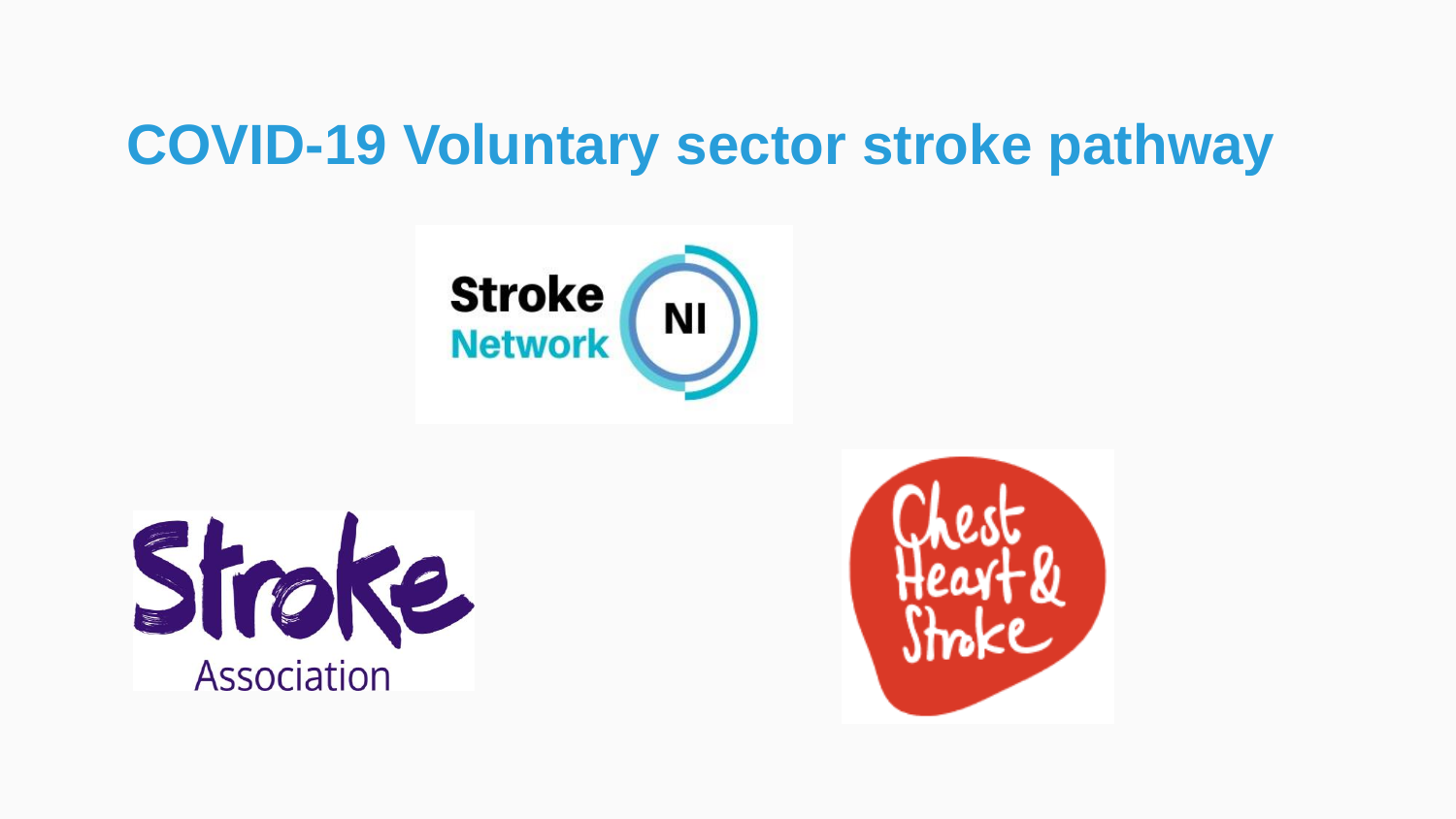### **Overview of Joint Community Offer**

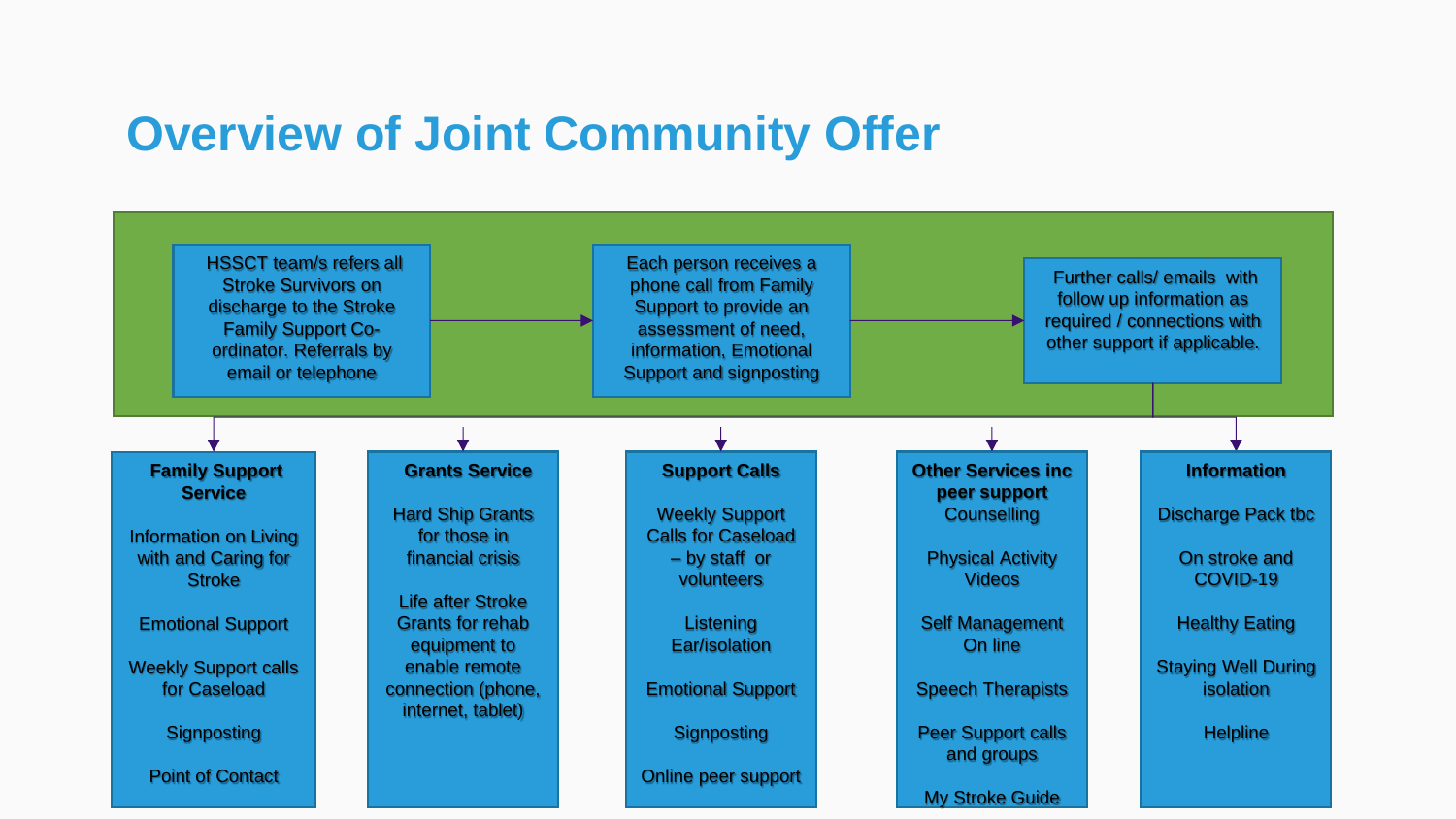### **Helpline Support**



#### Stroke Helpline

#### Call now on **0303 3033 100** or email [helpline@stroke.org.uk](mailto:helpline@stroke.org.uk)

We provide information about stroke and its effects, what happens after a stroke, or what help and support is available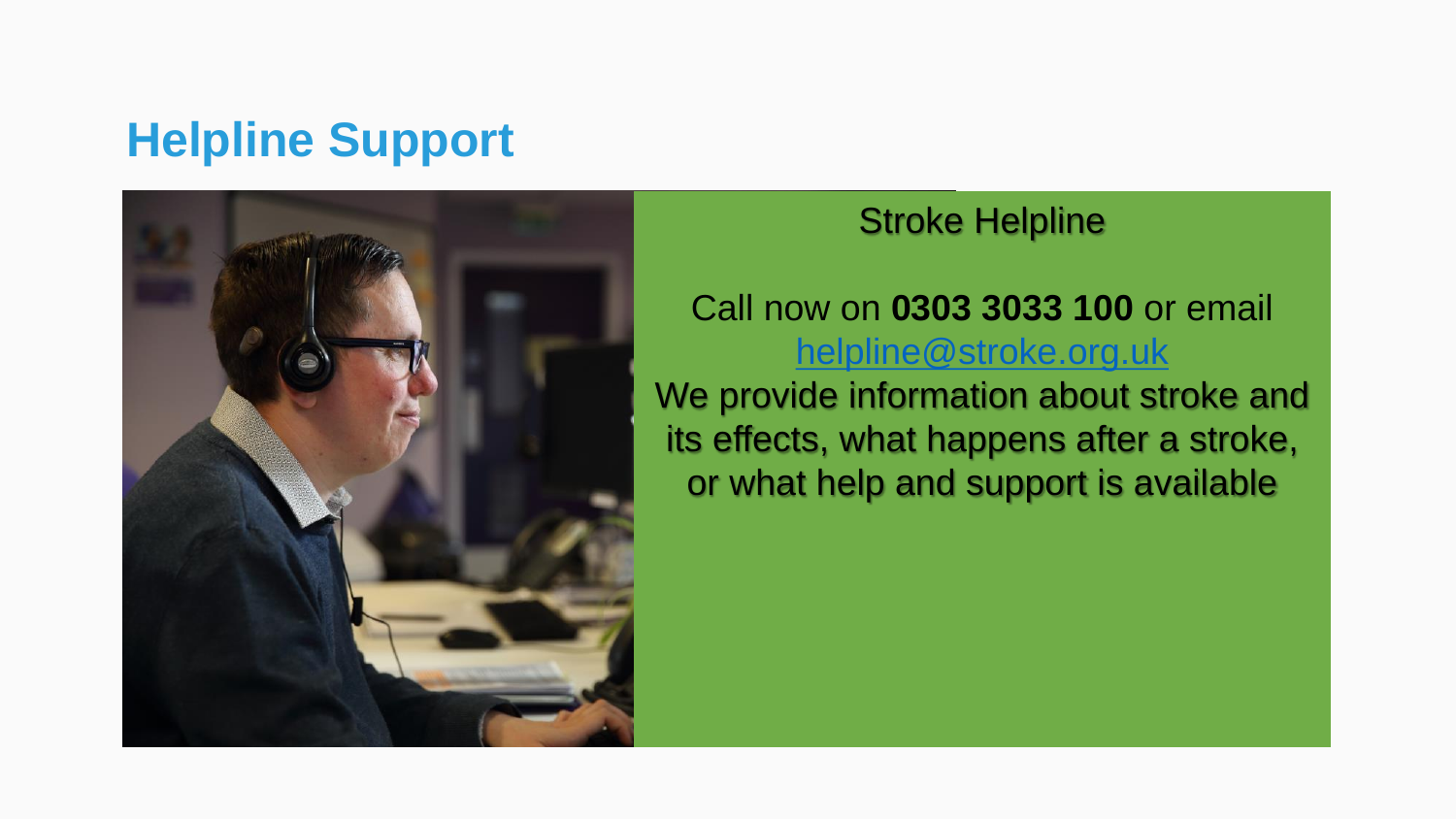### **Our commitment to people affected by stroke**

- SA and NICHS want to ensure that we continue to do all we can to support people affected by stroke throughout this period, whilst taking measures to reduce any risk to them and our own staff and volunteers.
- People affected by stroke are potentially **being discharged from hospital quicker** than ever before **in the wake of a life changing event** and with varying, community-based support.
- By proactively reaching out, we can offer a **lifeline** and **essential reassurance** and connect them to our joint package of **ongoing support**, as well as support from others, to help them **rebuild their lives** and have a more **positive experience of care**.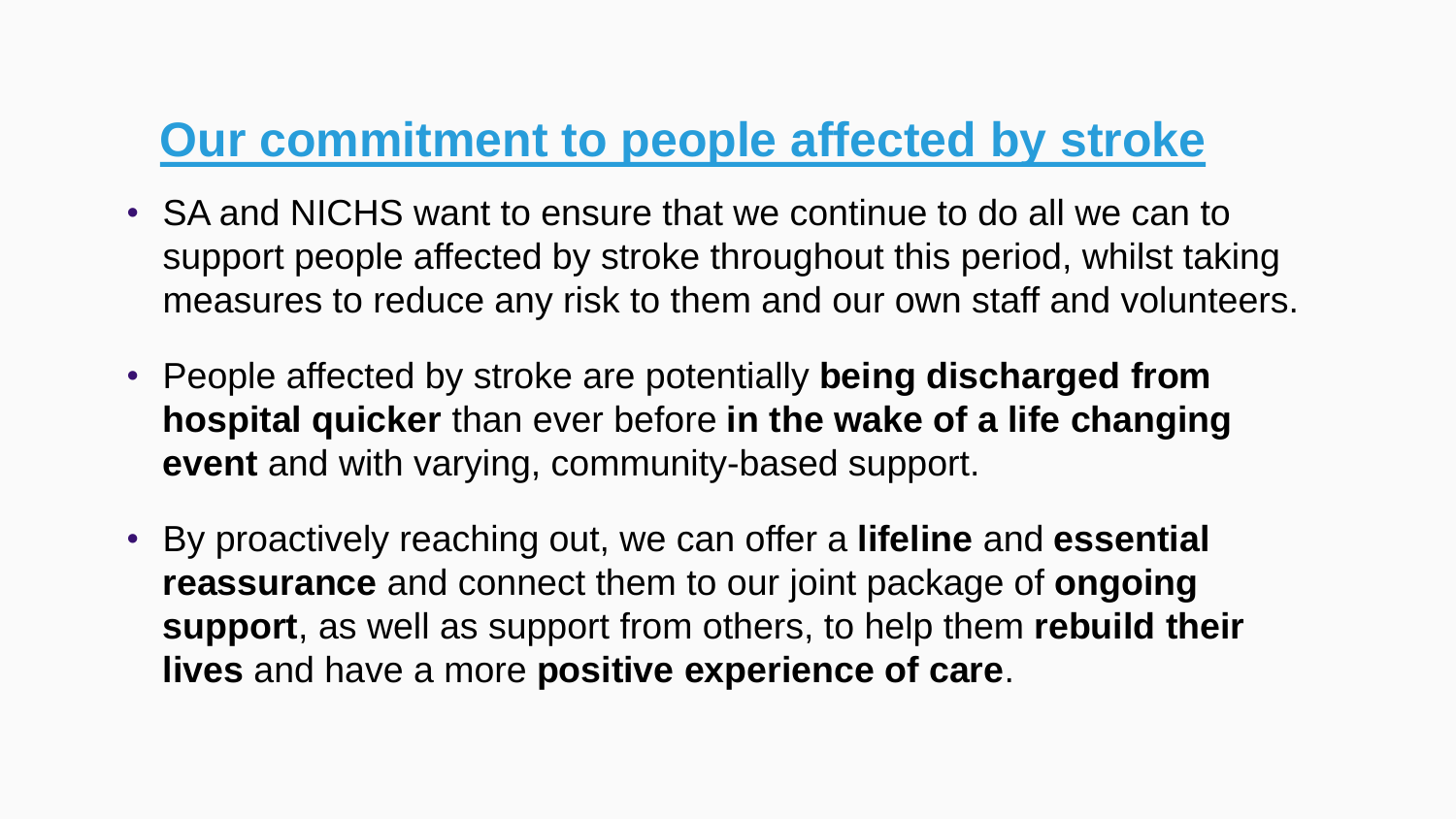## **Coronavirus: How we're reaching stroke survivors, their families and carers.**

- We're still here for you, and everyone affected by stroke.
- **Family support service-** you will receive an initial call from a family support worker (max 50 mins). They will listen and offer information and emotional support.
- You will then have an option on receiving further telephone/on line support on a weekly on- going basis with a regular review of how it is going.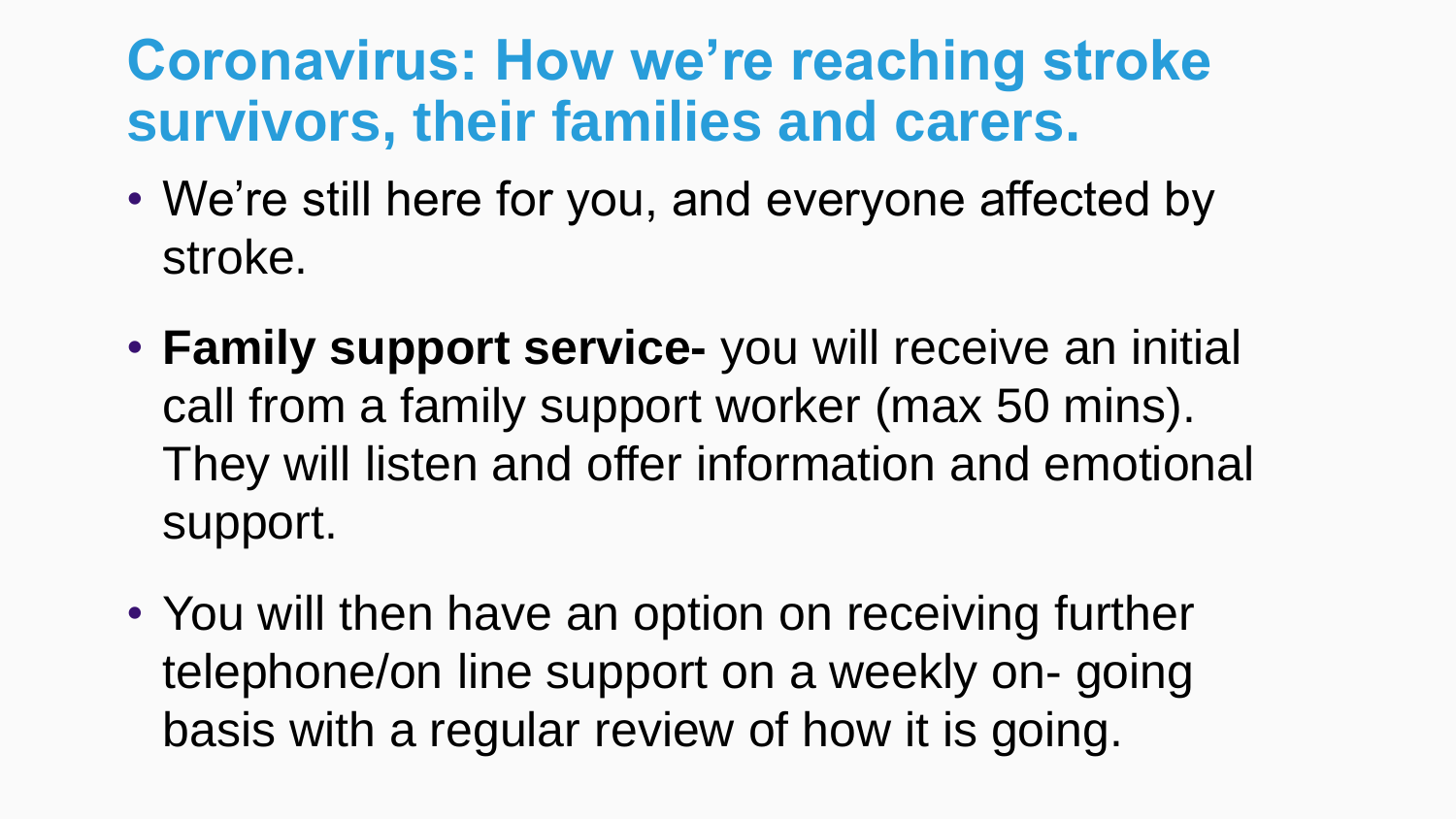## **Other available support**

- **Grants Service-** access to means tested hardship grant or a life after stroke grant.
- **Support Calls**-on going regular calls from a family support worker or peer support call from a stroke survivor.
- **Other Support Services -** support call from our Speech and Language therapist, signposting to on line self management tools, physical activity video and opportunities for peer support